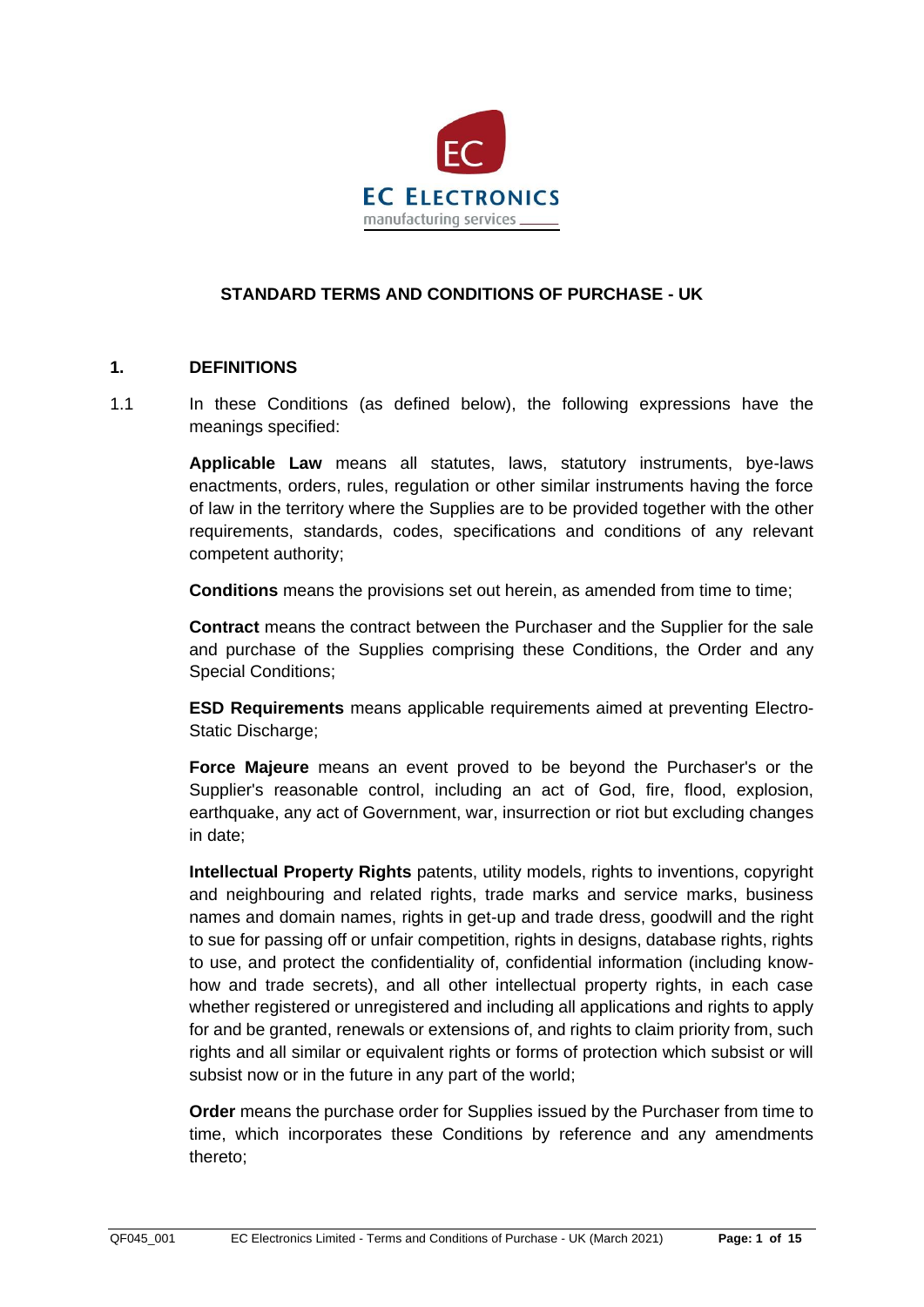**Order Acknowledgement Form** means any form of acknowledgement document issued by the Supplier to acknowledge the Order;

**Policies** means the Purchaser's policies relating to the provision of Supplies in force from time to time, the current versions of which will be as found on the Purchaser's website or otherwise provided to the Supplier in writing;

**Purchaser** means EC Electronics Limited whose office is registered at Unit 4 Newton Court Rankine Road Basingstoke Hampshire RG24 8GF, Company No. 03573232;

**Special Conditions** means those conditions headed as such on the Order;

**Specification** means the Purchaser's written technical requirement or other agreed means of defining the technical requirements for the Supplies, including any related plans and drawings, referred to by the Order;

**Supplier** means the person or company with whom the Order is placed;

**Supplies** means all goods, materials, work or services, which are the subject of the Order; and

**Working Day** means a day other than a Saturday or a Sunday or a public holiday in England and Wales.

- 1.2 In these Conditions (except where the context otherwise requires):
	- (a) a 'person' includes a natural person, corporate or unincorporated body (whether or not having separate legal personality);
	- (b) reference to a 'party' means the parties to the Contract and includes their respective successors or permitted assigns;
	- (c) writing or written includes email and comparable means of communication;
	- (d) a reference to a statute or statutory provision is a reference to such statute or provision as amended or re-enacted, and includes any subordinate legislation made under that statute or statutory provision, as amended or re-enacted; and
	- (e) any words following the terms "including", "include" or any similar expression shall be construed as illustrative and shall not limit the sense of the words, description, definition, phrase or term preceding those terms.

# **2. APPLICABLE TERMS**

The Contract contains the complete and entire understanding between the parties on the subject matter of the Order and supersedes all discussions, proposals, understandings, agreements (oral or written), relating to the subject matter of the Order, provided that nothing in these Conditions shall exclude any liability for fraudulent misrepresentation. The terms of the Contract supersede any terms that the Supplier seeks to impose or incorporate, whether stated on the Order Acknowledgement Form, communicated by the Supplier at the time of starting work in respect of the Order and/or written on any other document purporting to be an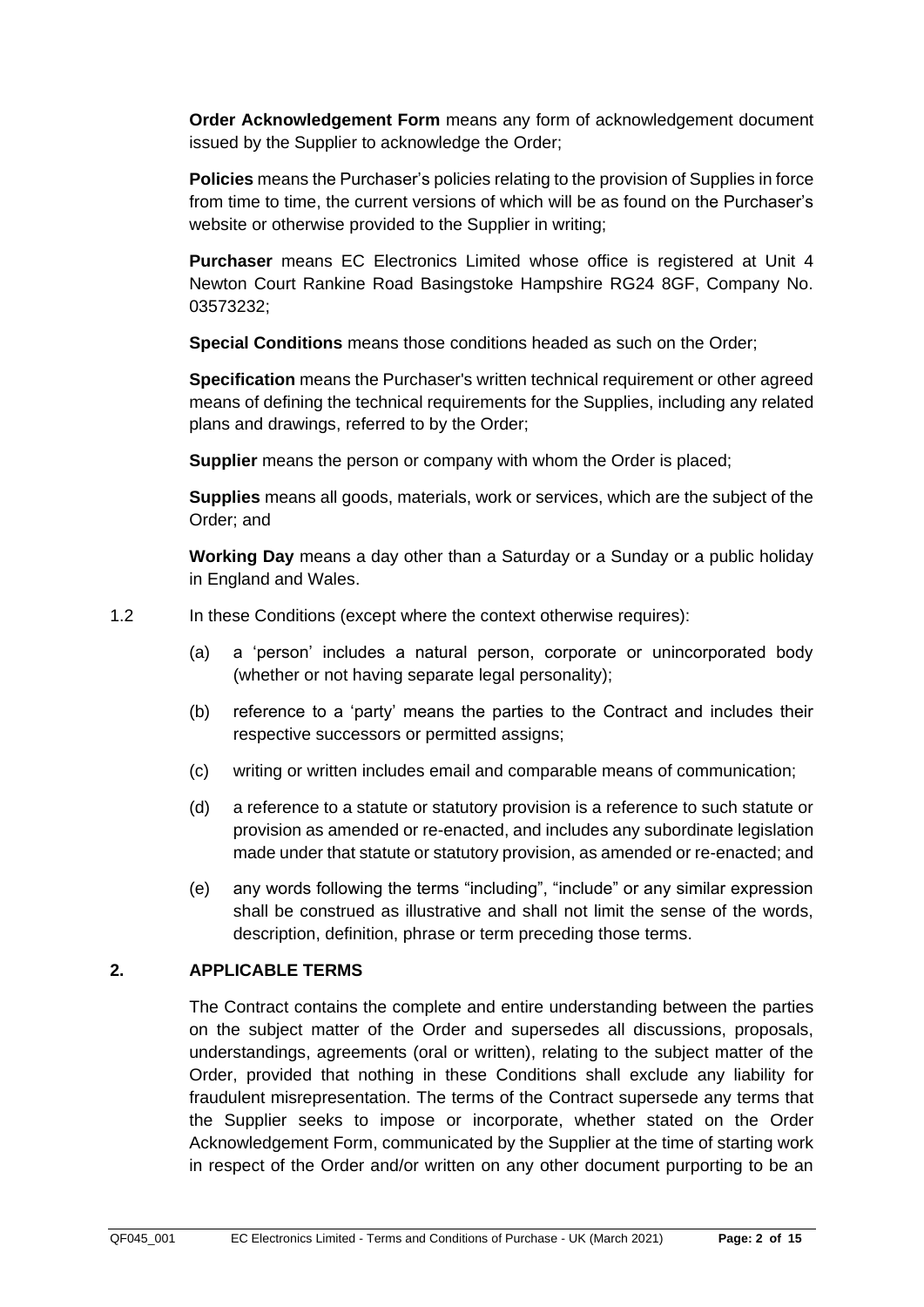acceptance of the Purchaser's offer, or which are implied by trade custom, practice or course of dealing.

### **3. ORDER**

- 3.1 If the parties have agreed the Conditions, any Special Conditions and any document referred to therein at the date of Order, the Order is the Purchaser's acceptance of the Supplier's offer and a Contract shall come into existence on this date. In this instance, the remainder of this Condition shall not apply.
- <span id="page-2-0"></span>3.2 If the parties have not agreed the Conditions and any Special Conditions and any document referred to therein at the date of the Order, the Order shall be the Purchaser's offer to the Supplier and the Supplier may accept by either returning an Order Acknowledgement Form or by starting work on the Order, and on such date the Contract shall come into existence.
- 3.3 The Supplier shall accept the Purchaser's offer, as described in Conditio[n 3.2,](#page-2-0) within two (2) Working Days of the date of the Order being sent. The Order will be sent by email, post or electronic data interface (EDI).
- 3.4 The Supplier shall ensure that at all times it has and maintains all the licences, permissions, authorisations, consents and permits that it needs to carry out its obligations under the Contract. Further, the Supplier shall remain fully franchised for all Supplies it is quoting for or supplying to the Purchaser and all materials shall be purchased through franchised sources. The Supplier shall only quote for and supply Supplies from approved sources. Any exception to this must be clearly stated on the Supplier's quotation and agreed by the Purchaser in writing in advance. The supplier's certificate of conformance must reference any Supplies which have been supplied using an alternative (non-approved) source.
- 3.5 The Supplier shall ensure that:
	- (a) all surface mount components are supplied in taped or reeled packaging unless otherwise authorised in the Order;
	- (b) all Supplies are supplied as per the part number stated on the Order without deviation;
	- (c) any amendments for packaging suffix/prefix are agreed with the Purchaser in writing in advance;
	- (d) all Supplies are provided with traceability back to the original equipment manufacturer, including lot/batch code information;
	- (e) where necessary, it obtains all quality records relating to the Supplies from any original manufacturer;
	- (f) it retains all quality records relating to the Supplies for a minimum period of ten (10) years after the final delivery associated with the Order, unless agreed otherwise with the Purchaser in writing. Any disposal should only take place after confirmation in writing from the Purchaser; and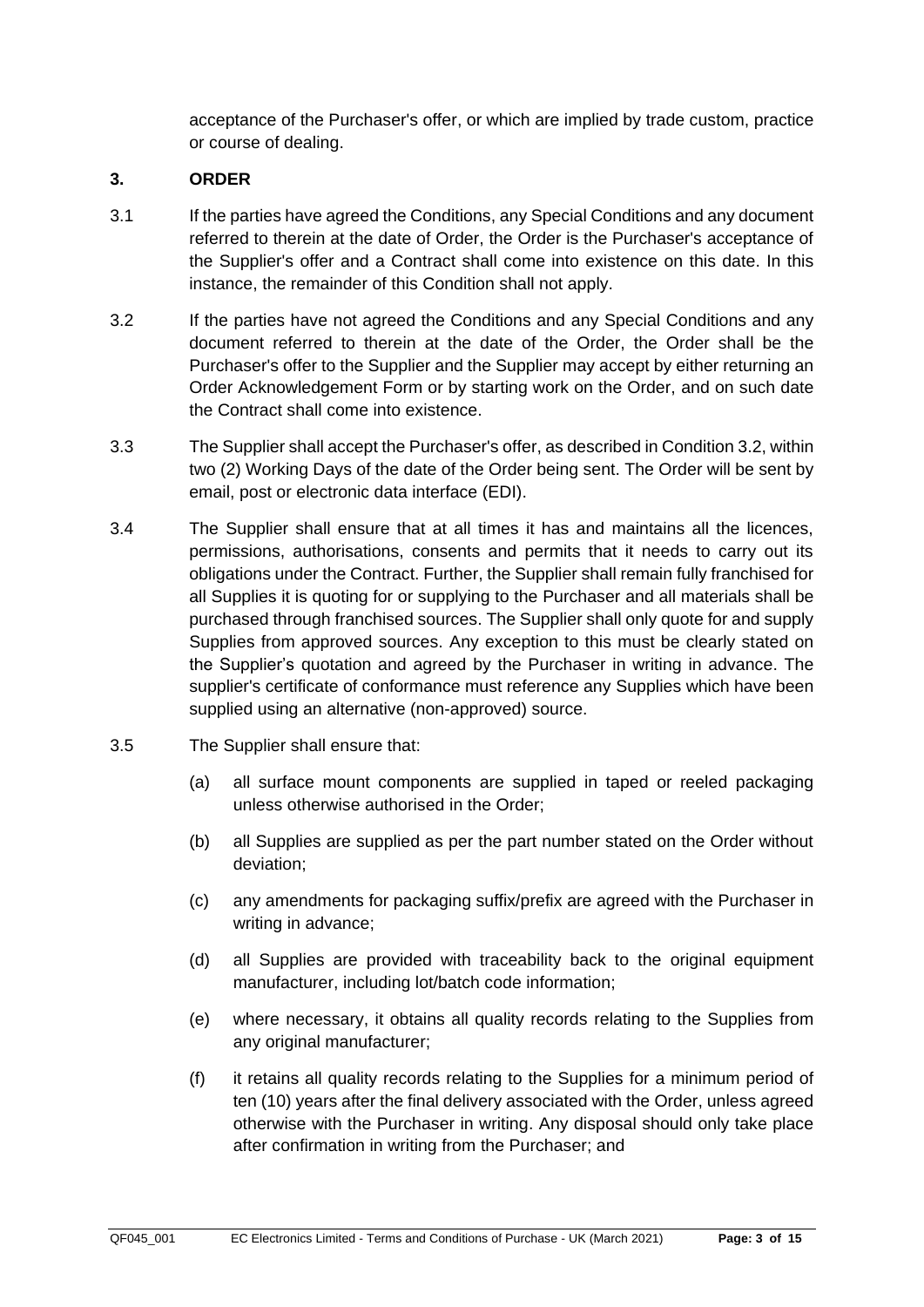(g) it complies with all Applicable Laws in respect of its activities under the Contract.

# **4. ADHERENCE TO THE ORDER**

- 4.1 The Supplier shall provide the Supplies in all respects in accordance with the Contract and in particular the relevant Order.
- 4.2 The Order number and part number shall be quoted on all documents and packages sent by the Supplier to the Purchaser in respect of the Order.

# <span id="page-3-0"></span>**5. QUALITY**

- 5.1 The Supplier shall be subject to all reasonably applicable quality standards in addition to those specified on the face of the Order (which may include, but shall not be limited to, any of the following conditions). The Supplier shall ensure that the Supplies:
	- (a) are of satisfactory quality (within the meaning of the Sale of Goods Act 1979, as amended) and fit for any purpose held out by the Supplier or made known to the Supplier by the Purchaser expressly or by implication, and in this respect the Purchaser relies on the Supplier's skill and judgement;
	- (b) comply with all Applicable Laws, including those relating to the manufacture, labelling, packaging, storage, handling and delivery of the Supplies;
	- (c) conform with all generally accepted industry standards and practices and the terms of the Order;
	- (d) are manufactured, inspected and tested by the Supplier in accordance with the terms of the Contract;
	- (e) are accompanied by a certificate of conformity in accordance with its relevant quality standards; and
	- (f) shall, where applicable, meet IPC-A-610 Latest Version (PCB) or IPC-WHMA-A-620 Latest Version (Cable).
- 5.2 The Supplier shall ensure that all materials are compliant with (EU) RoHS. Statements of Compliance to RoHS, REACH, Conflict Minerals and all Applicable Laws shall be provided upon request. Packaging shall be in accordance with manufacturer guidelines and shall protect against Electro-Static Discharge (ESD), moisture ingress and mechanical damage, as appropriate.
- 5.3 The Purchaser may require the Supplier to conform to particular quality standards and where it does so the Supplier shall ensure that its certification is from a body requiring national accreditation and that it is subject to surveillance by the Supplier's national quality assurance representative.
- 5.4 Upon the Purchaser providing reasonable notice, the Supplier shall:
	- (a) allow the Purchaser and persons authorised by the Purchaser (which may include the Purchaser's customer) access to the Supplier's premises as are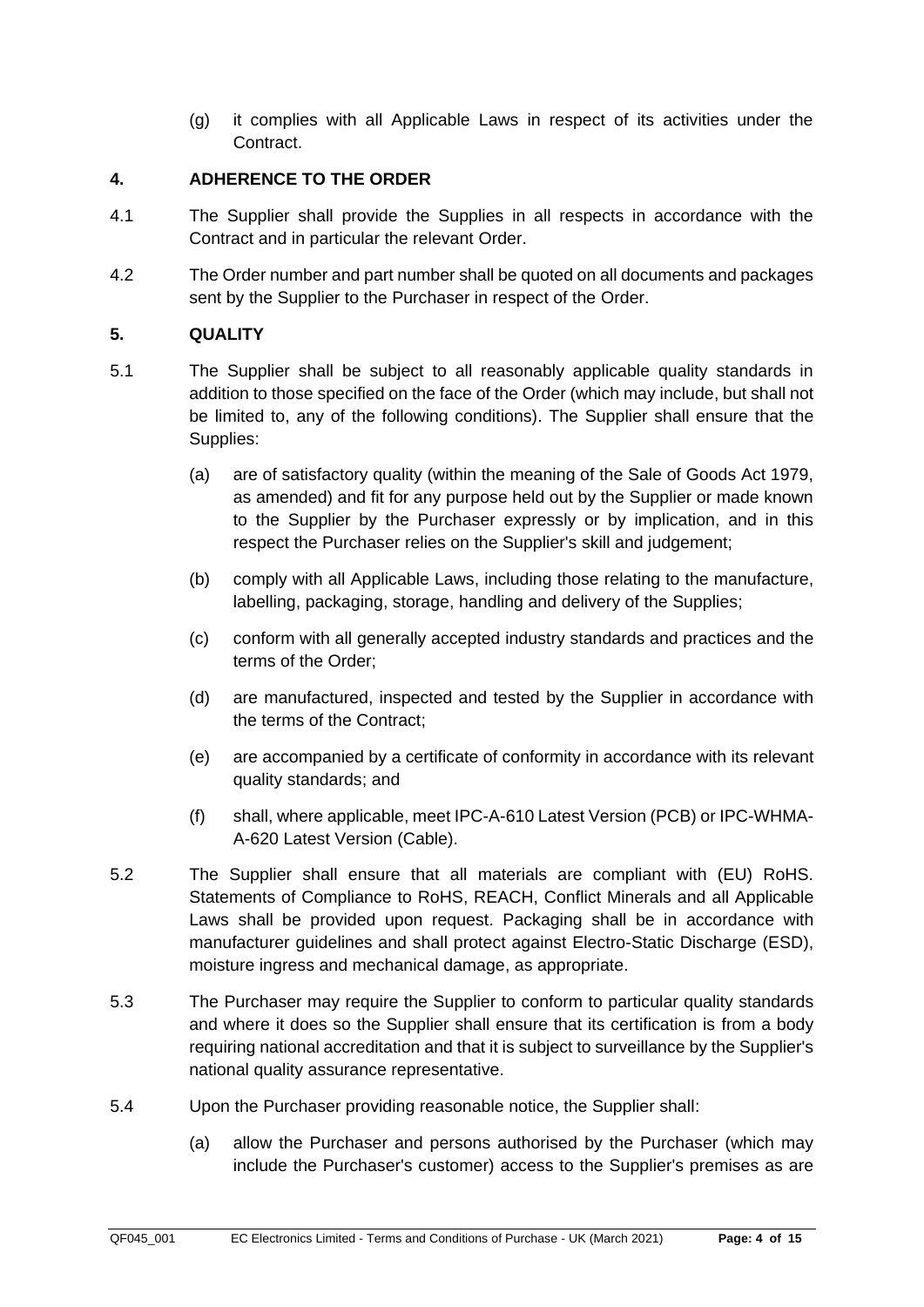being used to carry out work on or store the Supplies in order to inspect the manufacturing facility and equipment used by the Supplier, inspect and take samples of the raw materials or Supplies, test the Supplies and audit the facilities, processes and procedures used in manufacturing the Supplies; and

- (b) on request, provide adequate and accurate data to the Purchaser relating to progress of work on the Supplies and their quality.
- 5.5 If, following such inspection, the Purchaser considers that the Supplies do not conform or are unlikely to conform to the Contract, the Purchaser shall inform the Supplier and the Supplier shall immediately take such remedial action (at its own cost) as is necessary to ensure compliance. The Purchaser may conduct further inspections after the Supplier has carried out its remedial actions.
- 5.6 Unless specifically agreed otherwise in writing, all Supplies shall be new and provided in machine ready packaging adhering to all necessary ESD Requirements (where applicable).
- 5.7 The rights of the Purchaser in this clause [5](#page-3-0) are in addition and without prejudice to any rights at law or granted elsewhere in these Conditions.
- 5.8 The Supplier shall develop and maintain a Foreign Object Debris/Damage (**FOD**) prevention program for manufacturing areas to prevent introduction of foreign objects into any item delivered under the Order.

### **6. ADVICE AND RELEASE CERTIFICATES**

- 6.1 At the time of delivery of each consignment of the Supplies, the Supplier shall deliver to the Purchaser such documents (which shall include, advice notes, certificates of conformity and civil approved certificates) as required by the Order. If the Supplier is not the original manufacturer of the Supplies, where requested by the Purchaser or required as part of the Order, the Supplier shall provide with the delivery of each consignment of Supplies, copies of the original manufacturer's certificate of conformity.
- 6.2 The Supplier shall notify the Purchaser of any import/export restrictions relating to the Supplies and obtain such information from the original manufacturers where necessary, including details of US and UK export compliance requirements.
- 6.3 Subject to confidentiality requirements, the Supplier shall assist in providing, without charge, any information or documentation reasonably requested by a customer of the Purchaser relating to the Supplies.

#### **7. PRICE**

- 7.1 The price of the Supplies shall be as set out in the Order.
- 7.2 The price of the Supplies shall be fixed (non-revisable) and exclusive of value added tax, but inclusive of all other taxes, imports, and fees.
- 7.3 If value added tax is payable it shall be separately identified on the invoice and shall be payable by the Purchaser subject to receipt of a valid VAT invoice.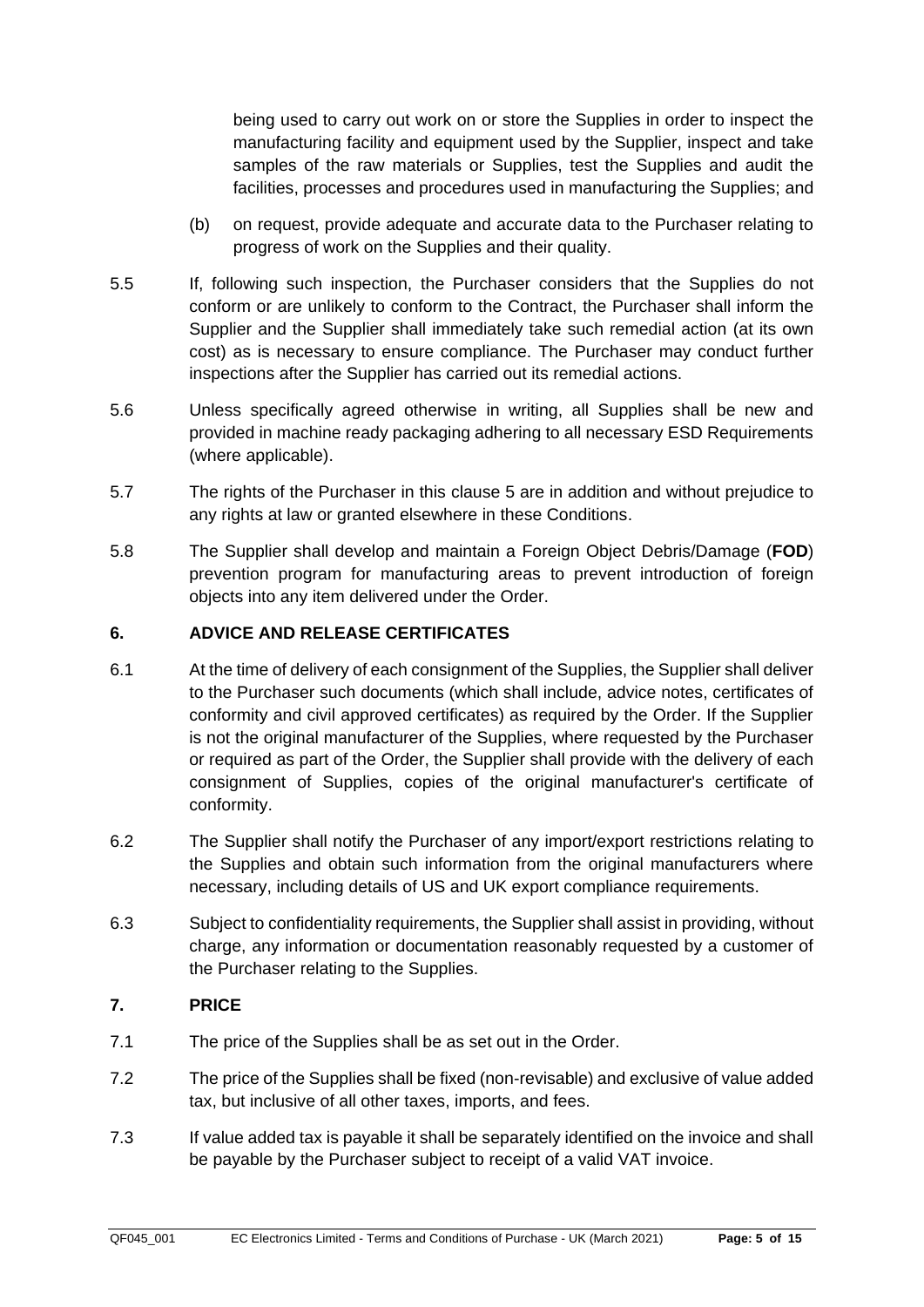- <span id="page-5-0"></span>7.4 Unless agreed otherwise in writing, the delivery term for Orders within the European Union and the United Kingdom is DDP (Incoterms 2020) to the site specified by the Purchaser on the Order. For Orders with suppliers outside of the European Union and United Kingdom is DAP (Incoterms 2020), unless otherwise agreed within the Order or via separate written agreement.
- 7.5 No additional charges, such as for packaging, insurance or delivery, shall be effective unless agreed in writing with the Purchaser in advance in writing and any such charge shall be separately identified on the invoice.

# **8. PAYMENT**

- 8.1 On or after delivery of the Supplies, the Supplier shall submit an invoice to the address of the Purchaser stated on the Order for the price of those delivered Supplies, plus VAT at the prevailing rate.
- 8.2 The Supplier shall ensure that the invoice includes the date of the Order, the invoice number, the Supplier's VAT registration number and any supporting documents that the Purchaser may reasonably require.
- 8.3 The Purchaser shall pay correctly rendered and undisputed invoices within sixty (60) days of the end of the month in which the invoice is received (or within such other payment period as mutually agreed between the parties in writing). Payment shall be made to the bank account nominated in writing by the Supplier.
- 8.4 Any invoice discrepancies shall be raised by the Purchaser with the Supplier at the earliest opportunity.
- 8.5 If a party fails to make any payment due to the other party under the Contract by the due date for payment and such party remains in default after receiving a final written demand for payment, then the defaulting party shall pay interest on the overdue sum from the due date until payment of the overdue sum, whether before or after judgment. Interest under this clause will accrue each date at 2% a year above the Bank of England's base rate from time to time, but at 2% a year for any period when the base rate is below 0%.
- 8.6 The Purchaser may at any time, without limiting any of its other rights or remedies, set off any liability of the Supplier to the Purchaser against any liability of the Purchaser to the Supplier. Any exercise by the Purchaser of its rights under this clause shall not limit or affect any other rights or remedies available to it under these Conditions or otherwise.

#### <span id="page-5-1"></span>**9. DELIVERY**

- 9.1 The Supplier shall ensure that delivery is made in accordance with the instructions set out in the Order and time shall be of the essence in relation to the delivery dates set out in the Order.
- 9.2 The Supplier shall ensure that all Supplies are properly and securely packed in accordance with relevant health and safety and national shipping regulations so as to reach their destination in an undamaged condition and following the ESD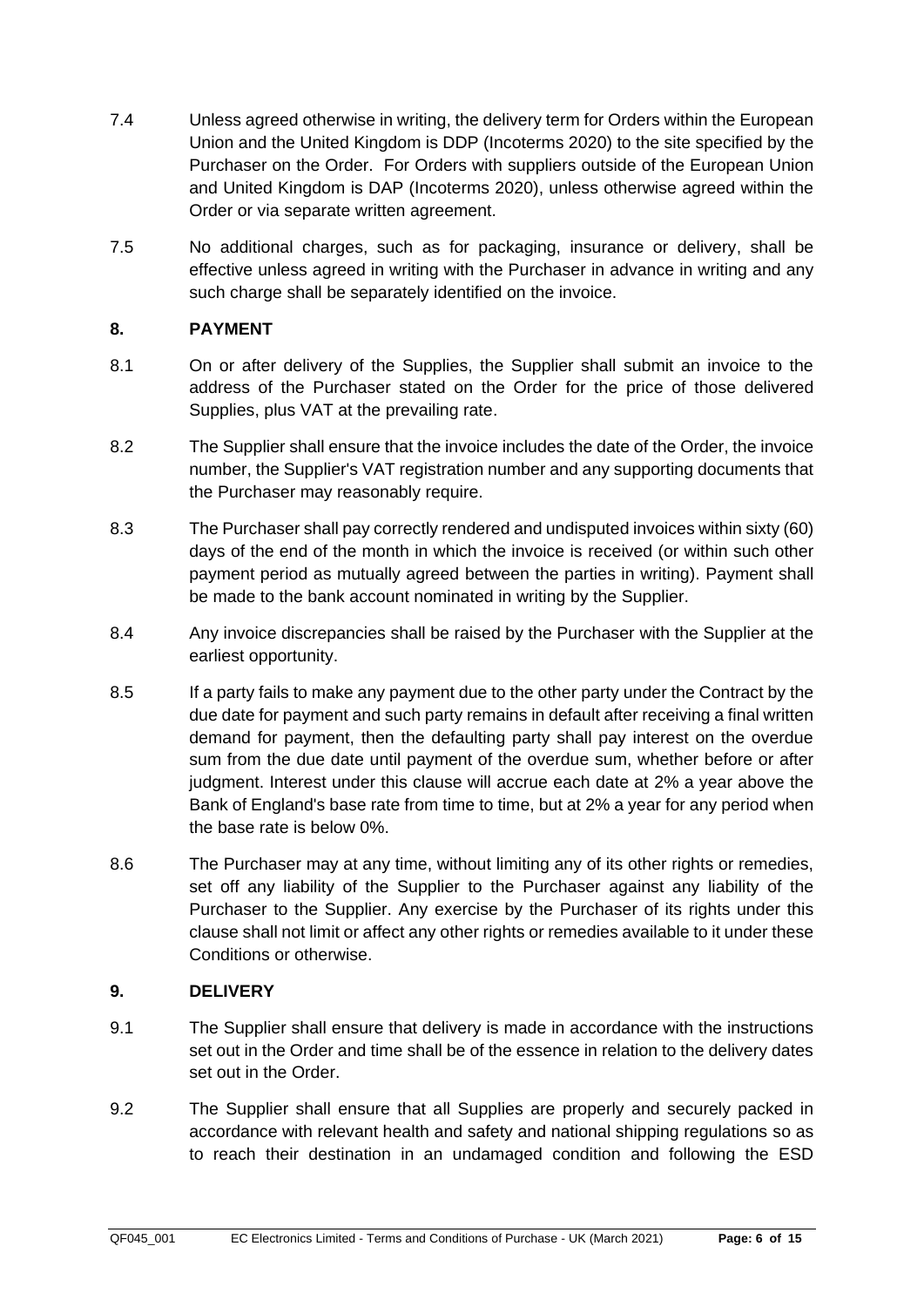Requirements where applicable. If the delivery is over 25kg it should be palletized or split into multiple boxes.

- 9.3 Where possible the Supplier shall use recycled packaging. The Supplier shall not use polystyrene packing chips for packaging.
- <span id="page-6-0"></span>9.4 If there is any delay in delivery due to causes (other than Force Majeure) which are not attributable to the negligence of the Purchaser, the Purchaser may terminate the Order with immediate effect and the Supplier shall be liable for damages in accordance with these Conditions. If the Purchaser sources alternative supplies due to the circumstances described in this Condition [9.4,](#page-6-0) the Supplier shall be required to contribute a reasonable cost of sourcing such alternative supplies, as determined by the Purchaser.
- 9.5 The Supplier shall not be liable for delays in delivery due to Force Majeure, provided that the Supplier promptly notifies the Purchaser of any delay or anticipated delay as soon as it is known and resumes performance as soon as possible thereafter. However, if such delay exceeds fourteen (14) days, the Purchaser shall be entitled to terminate the Order without incurring any liability whatsoever except in respect of that part of the Supplies already delivered and accepted by the Purchaser prior to such termination.
- 9.6 The Purchaser shall have the right to request the Supplier to delay delivery of any of the Supplies at any time without revision of the price.
- 9.7 Delivery of the Supplies shall be deemed completed on the completion of unloading in accordance with Condition [7.4.](#page-5-0)

#### **10. TITLE AND RISK**

Title to and risk in the Supplies shall pass to the Purchaser on completion of delivery.

### **11. ACCEPTANCE**

- 11.1 Where no acceptance tests are specified in the Order, the Purchaser shall have the right to inspect the Supplies after delivery and acceptance shall take place if the Supplies are satisfactory to the Purchaser on inspection or, if no inspection is made, the Supplies shall be accepted after they have been taken into use by the Purchaser. In the case of a latent defect in the Supplies, the Purchaser shall not be deemed to have accepted the Supplies until a reasonable time after the latent defect has become apparent.
- <span id="page-6-1"></span>11.2 If the Purchaser is not satisfied that the Supplies are delivered in accordance with the Contract, then without limiting any other right or remedy that the Purchaser may have, the Purchaser may:
	- (a) reject the Supplies delivered in whole or in part;
	- (b) give notice to the Supplier to promptly replace or repair the Supplies delivered at the Supplier's expense and risk; and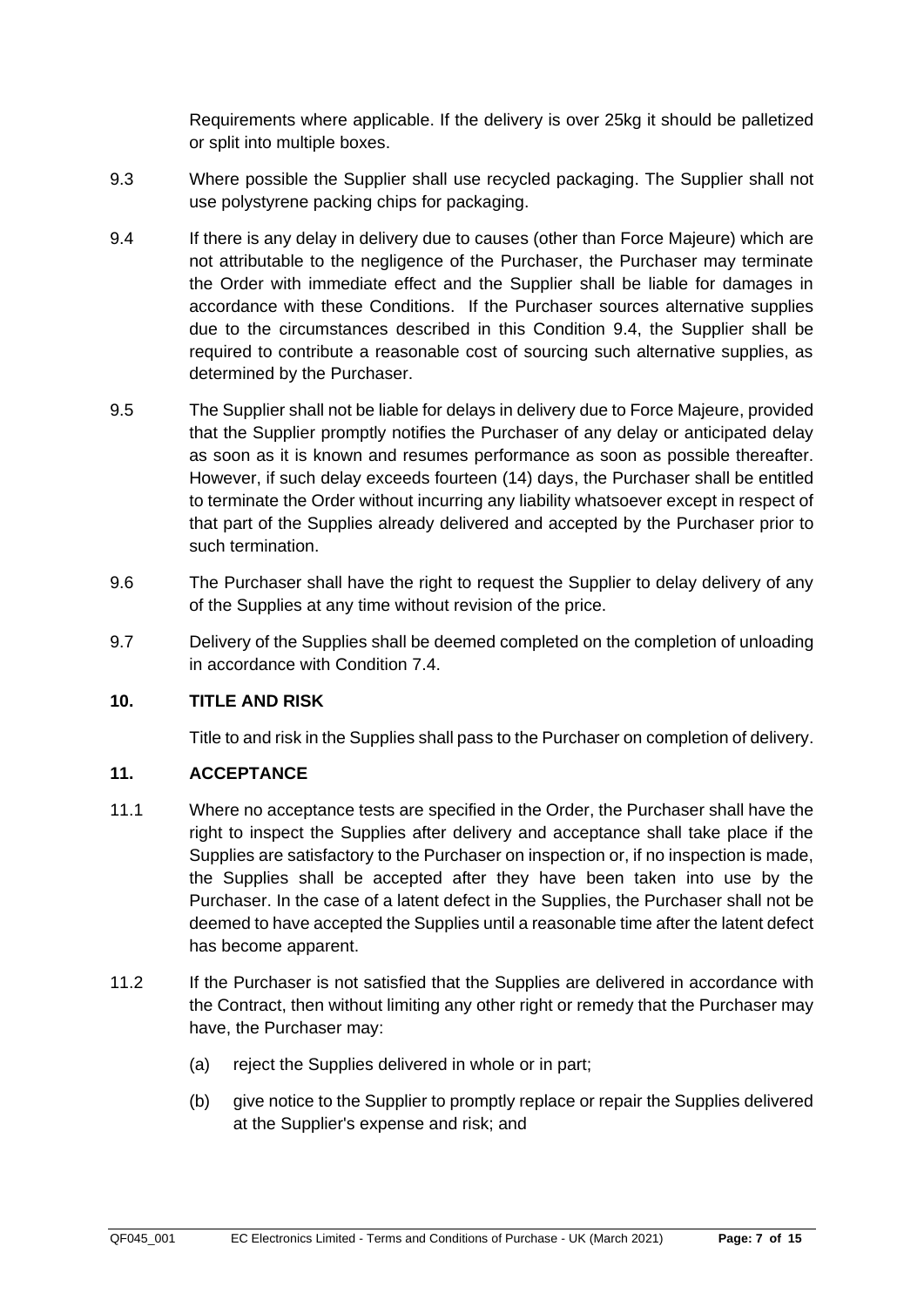- (c) claim damages for any other costs, expenses or losses resulting from the Supplier's delivery of Supplies that do not conform with the terms of the Contract.
- <span id="page-7-0"></span>11.3 If the Supplier fails to promptly repair or replace rejected Supplies in accordance with Condition [11.2\(b\),](#page-6-1) the Purchaser may, without affecting its rights under Condition [11.2\(c\),](#page-7-0) obtain substitute products from a third party supplier, or have the rejected Supplies repaired by a third party, and the Supplier shall reimburse the Purchaser for the costs it incurs in doing so.

# **12. WARRANTY**

- <span id="page-7-1"></span>12.1 The Supplier warrants that:
	- (a) the Supplies conform in all respects with the Specification; and
	- (b) the Supplies are free from defects (whether actual or latent) in design (where the Supplier or manufacturer is the design authority), materials and workmanship.
- 12.2 The warranty in Condition [12.1](#page-7-1) shall, in respect of each item of the Supplies, continue for fifteen (15) calendar months from the date of acceptance of such item of the Supplies (**Warranty Period**).
- 12.3 If there is a defect in the Supplies during the Warranty Period, the Supplier shall at its own expense and risk, but at the discretion of the Purchaser, without delay, either repair or replace the defective Supplies or refund the Purchaser the price of the defective Supplies.
- 12.4 These Conditions shall apply to any repaired or replacement Supplies supplied by the Supplier from the date of acceptance of them by the Purchaser.

# **13. REMEDIES**

# <span id="page-7-2"></span>**13.1 Termination for Default**

- (a) If the Supplier is in breach of the Contract (including the warranty at Condition [12.1\)](#page-7-1), the Purchaser may give the Supplier a written notice specifying the breach.
- (b) If the breach is not capable of remedy the Purchaser shall be entitled to terminate the Contract immediately.
- (c) If the breach is capable of remedy, the Supplier shall at its own expense rectify the breach within twenty-eight (28) calendar days of the date of the notice. If the Supplier does not rectify the breach within twenty-eight (28) calendar days (or such other period as may be agreed in writing) the Purchaser may give written notice to the Supplier immediately terminating the Contract. The provisions of this Condition [13.1](#page-7-2) shall at all times be subject to and without prejudice to the provisions of Condition [9.](#page-5-1)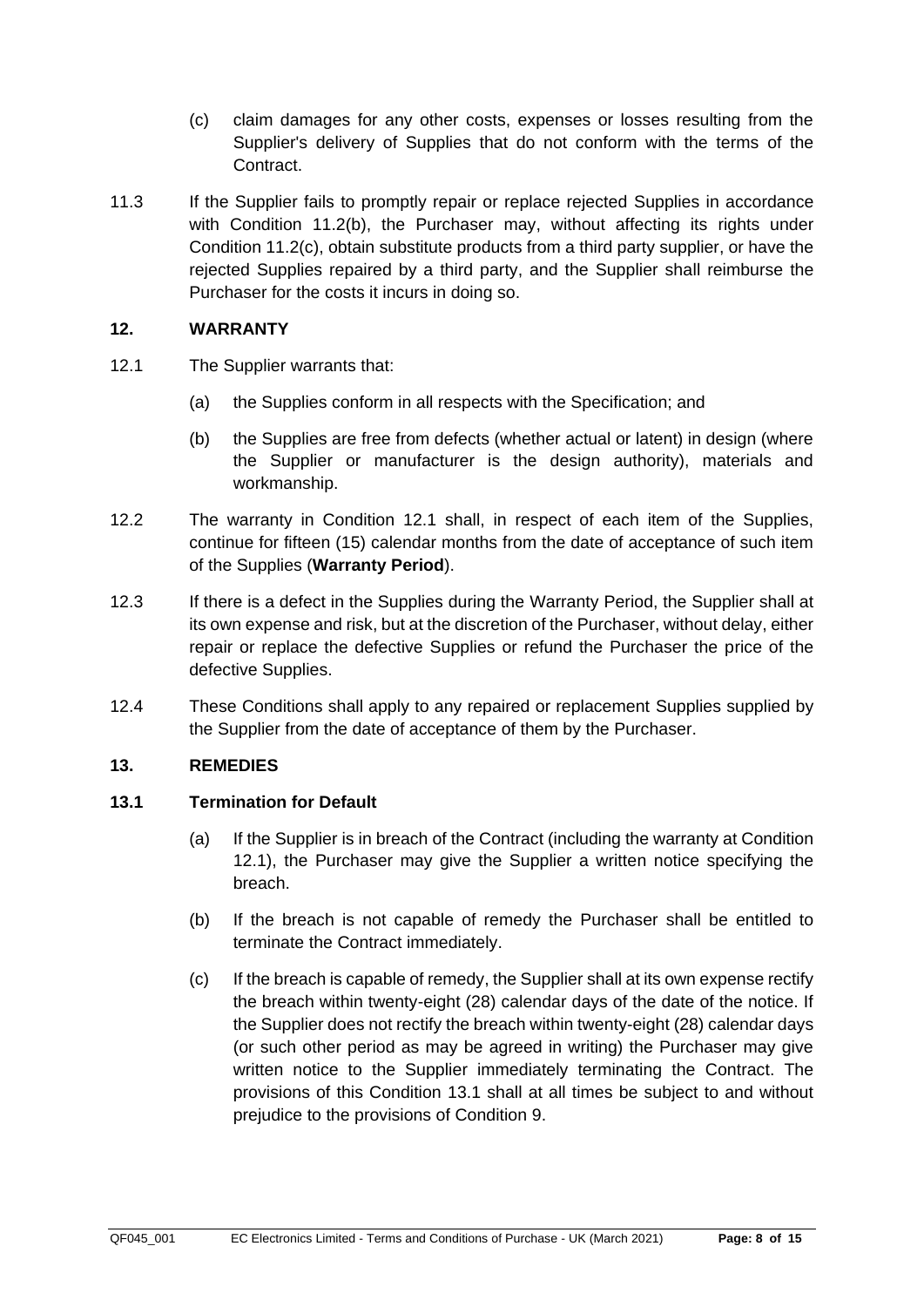### **13.2 Indemnity**

The Supplier shall indemnify and keep the Purchaser indemnified in full against all losses, liabilities, actions, claims, damages, compensation, obligations, injuries, costs and expenses (including but not limited to any direct, indirect or consequential losses, loss of profit, loss of reputation and all interest, penalties and legal costs and expenses) of whatever nature suffered or incurred by the Purchaser in connection with or as a result of the negligence, breach of Contract, failure or delay in performance of the Contract or breach of statutory duty caused by the acts or omissions of the Supplier, its employees, sub-contractors or agents in their performance of the Contract or in connection with any defect in any item of the Supplies. This indemnity shall continue in force notwithstanding termination for whatever reason of the Contract.

### **13.3 Termination for Insolvency**

If either the Supplier or Purchaser becomes insolvent, has a receiver, liquidator, administrative receiver, administrator, trustee or other similar officer appointed over the whole or part of its assets, or an order is made or a resolution is passed for the winding up of such party (save for a solvent winding up as part of a bona fide reconstruction or amalgamation) or if an administration order is made in respect of such party or if it makes an arrangement or assignment for the benefit of its creditors or if an analogous event to any of the foregoing occurs in respect of such party anywhere in the world, the other party may, without prejudice to its rights and remedies under the Contract or any other remedies arising at law, suspend the performance of, or terminate, the Contract immediately (whether in whole or in part) without incurring any liability whatsoever except in respect of Supplies delivered before the date of any of the above mentioned events.

#### **13.4 Change of Control**

In the event the Supplier is acquired by or merged with any third party or undergoes a change of control, the Purchaser shall be entitled to suspend the performance of, or terminate, the Contract immediately (whether in whole or in part) without incurring any liability whatsoever except in respect of Supplies delivered to the Purchaser before the occurrence of the change of control.

### **13.5 Cancellation**

- (a) The Contract may be cancelled (in whole or in part) at any time by the Purchaser on written notice to the Supplier stating that the Contract is cancelled.
- (b) If such notice is given, the Supplier shall comply with any directions regarding the Supplies given by the Purchaser.
- <span id="page-8-0"></span>(c) The Purchaser and the Supplier shall agree a fair and reasonable price for all work reasonably done and materials reasonably purchased by the Supplier for the purpose of carrying out work on the Contract up to the date of cancellation. The parties agree that such amount shall be in satisfaction of all sums due to the Supplier by the Purchaser under the Contract.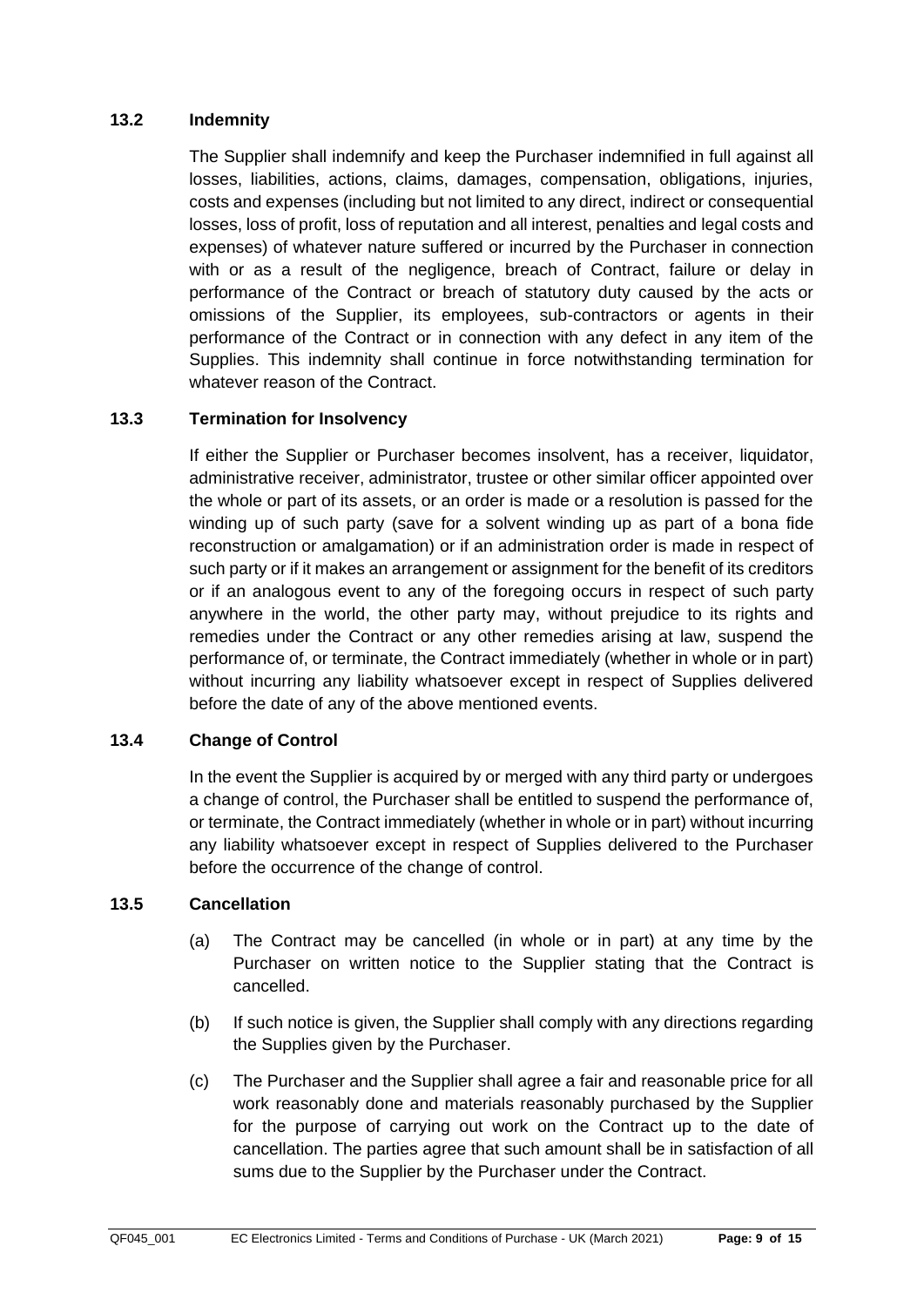- (d) The price agreed under clause 13.5 [\(c\),](#page-8-0) together with any sums paid or due to the Supplier under the Contract before the effective date of termination shall not exceed the total price of the Supplies under the Contract and such payment shall be the Purchaser's sole liability in respect of the cancellation.
- 13.6 Any termination or cancellation of the Contract by the Purchaser for whatever reason shall be without prejudice to any rights or remedies which may have accrued to the Purchaser prior to termination or cancellation and the Purchaser shall use its reasonable endeavours to mitigate its loss on any termination.

### **14. INTELLECTUAL PROPERTY RIGHTS**

- 14.1 The Supplier acknowledges that all materials, equipment and tools, drawings, Specifications, and data supplied by the Purchaser to the Supplier (**Purchaser Materials**) and all Intellectual Property Rights in the Purchaser Materials are and shall remain the exclusive property of the Purchaser. The Supplier shall keep the Purchaser Materials in safe custody at its own risk, maintain them in good condition until returned to the Purchaser and not dispose or use the same other than in accordance with the Purchaser's written instructions or authorisation.
- 14.2 In consideration of the prices payable under the Contract, all Intellectual Property Rights in the Supplies created as a result of the work undertaken by the Supplier or its sub-contractors for the purpose of the Order shall vest in and be the absolute property of the Purchaser and the Supplier shall do all necessary acts to vest such Intellectual Property in the name of the Purchaser or its nominee, such acts to include the execution of documents. To the extent the Intellectual Property Rights do not automatically vest in the Purchaser, the Supplier hereby assigns to the Purchaser (by way of present and, where appropriate, future assignment) absolutely and with full title guarantee, all of its rights, title and interest in the Supplies by the Supplier.
- 14.3 The Supplier warrants that having carried out all reasonable investigations, the Supplies and the intended use of the Supplies by the Purchaser will not infringe any Intellectual Property Rights of a third party existing or pending at the date of the Order.
- 14.4 The Supplier shall indemnify and hold the Purchaser harmless from and against all losses, liabilities, actions, claims, damages, injuries, costs and expenses (including but not limited to any direct, indirect or consequential losses, loss of profit, loss of reputation and all interest, penalties and legal costs and expenses) of whatever nature which may be suffered or incurred by or on behalf of the Purchaser as a result of or in connection with the infringement or alleged infringement of any third party Intellectual Property Rights arising in connection with the Supplies.
- 14.5 The Purchaser shall upon request be given full control of any proceedings or negotiations in connection with any Intellectual Property Rights claims and shall diligently pursue the same unless both parties agree otherwise. The Purchaser shall consult with the Supplier in relation to such actions.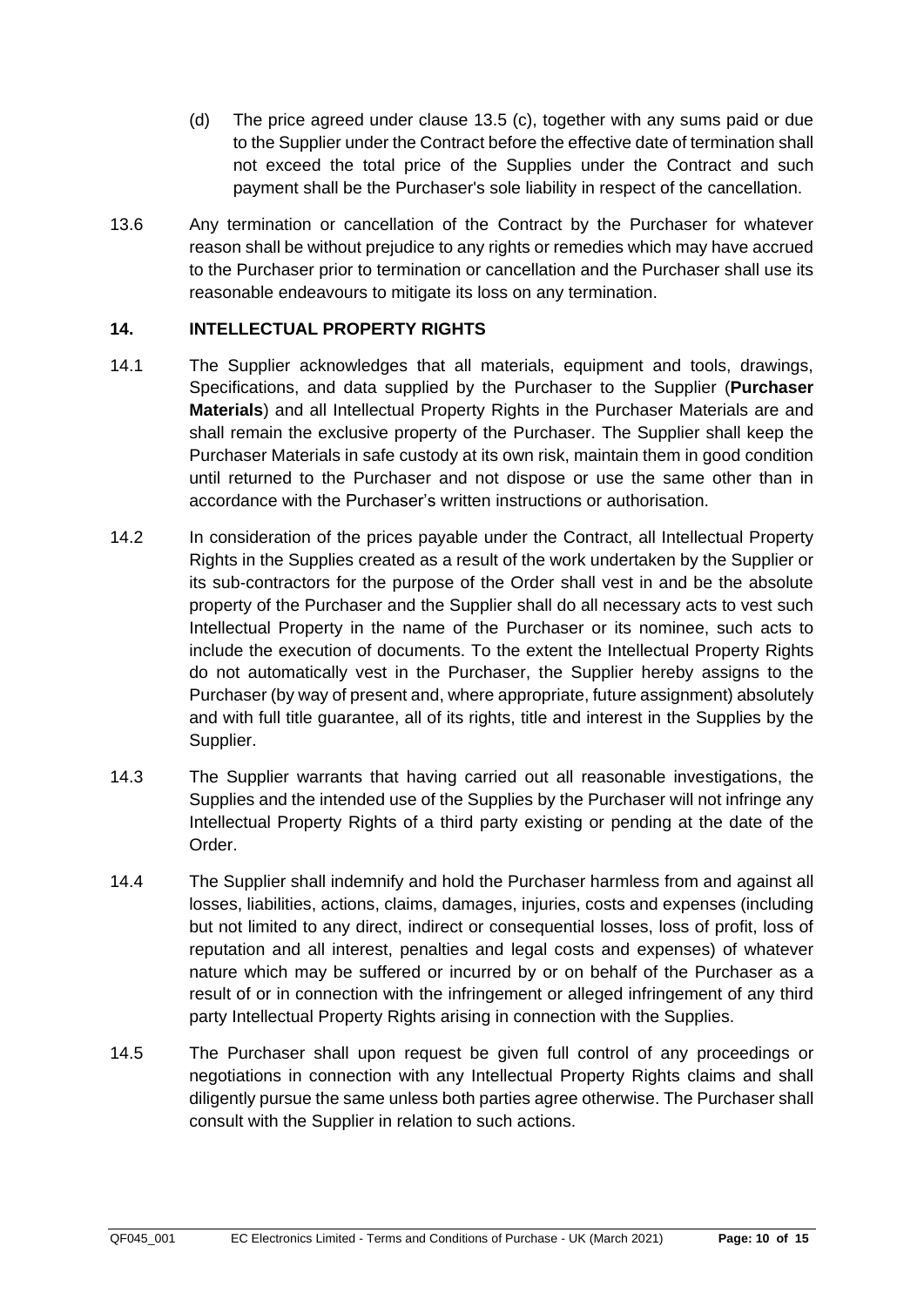# **15. POLICIES**

- <span id="page-10-0"></span>15.1 The Supplier shall familiarise itself with the Purchaser's Policies and shall ensure that it complies with such Policies insofar as they relate to the Supplier's activities under the Contract.
- 15.2 Without prejudice to Condition [15.1:](#page-10-0)
	- (a) the Supplier will under no circumstances whatsoever knowingly engage in and/or employ child labour and, in particular it shall not employ young persons under the age of 18 at night or in hazardous conditions ('*Child*' in this context means any person(s) less than 16 years of age and young person's refers to workers over the age of 16, but under the age of 18); and
	- (b) the Supplier shall ensure that the working hours and working conditions of its employees comply with national laws and trading standards and shall use its best endeavours to monitor and ensure its Suppliers comply with this code of practice.

# **16. INSURANCE**

- 16.1 The Supplier shall be liable to the Purchaser for all losses, liabilities, actions, claims, costs and expenses (including but not limited to any direct, indirect or consequential losses, loss of profit, loss of reputation and all interest, penalties and legal costs and expenses) of whatever nature suffered or incurred by the Purchaser in connection with or resulting from the negligence, breach of contract or breach of statutory duty caused by the acts or omissions of the Supplier, its employees, sub-contractors or agents.
- 16.2 If the Supplier's employees, agents or sub-contractors are present on the sites of the Purchaser or such other sites as the Order requires, the Supplier shall effect legal liability insurance of not less than ten million pounds (£10,000,000) per event or series of events in respect of loss of or damage to property of the Purchaser or death or injury to persons resulting from performance of the Order.
- 16.3 The Supplier shall effect and maintain general third-party product liability insurance in respect of any Supplies that are to be incorporated into the Purchaser's products for onward sale. Such product liability insurance must be commensurate with the exposure potential of the Supplies when incorporated into the Purchaser's onward sale product and shall be not less than ten million pounds (£10,000,000) per event or series of connected events, unless agreed otherwise between the parties in writing.
- 16.4 On request by the Purchaser, the Supplier shall provide the Purchaser with a certificate of insurance or such other evidence reasonably satisfactory to the Purchaser that the above insurances are in full force and effect in respect of the Supplier's obligations under the Order.

# **17. CONFIDENTIALITY, SECURITY, PUBLICITY AND DATA PROTECTION**

17.1 **Confidential Information** means all information of a confidential nature disclosed in whatever form by either party and includes any information concerning the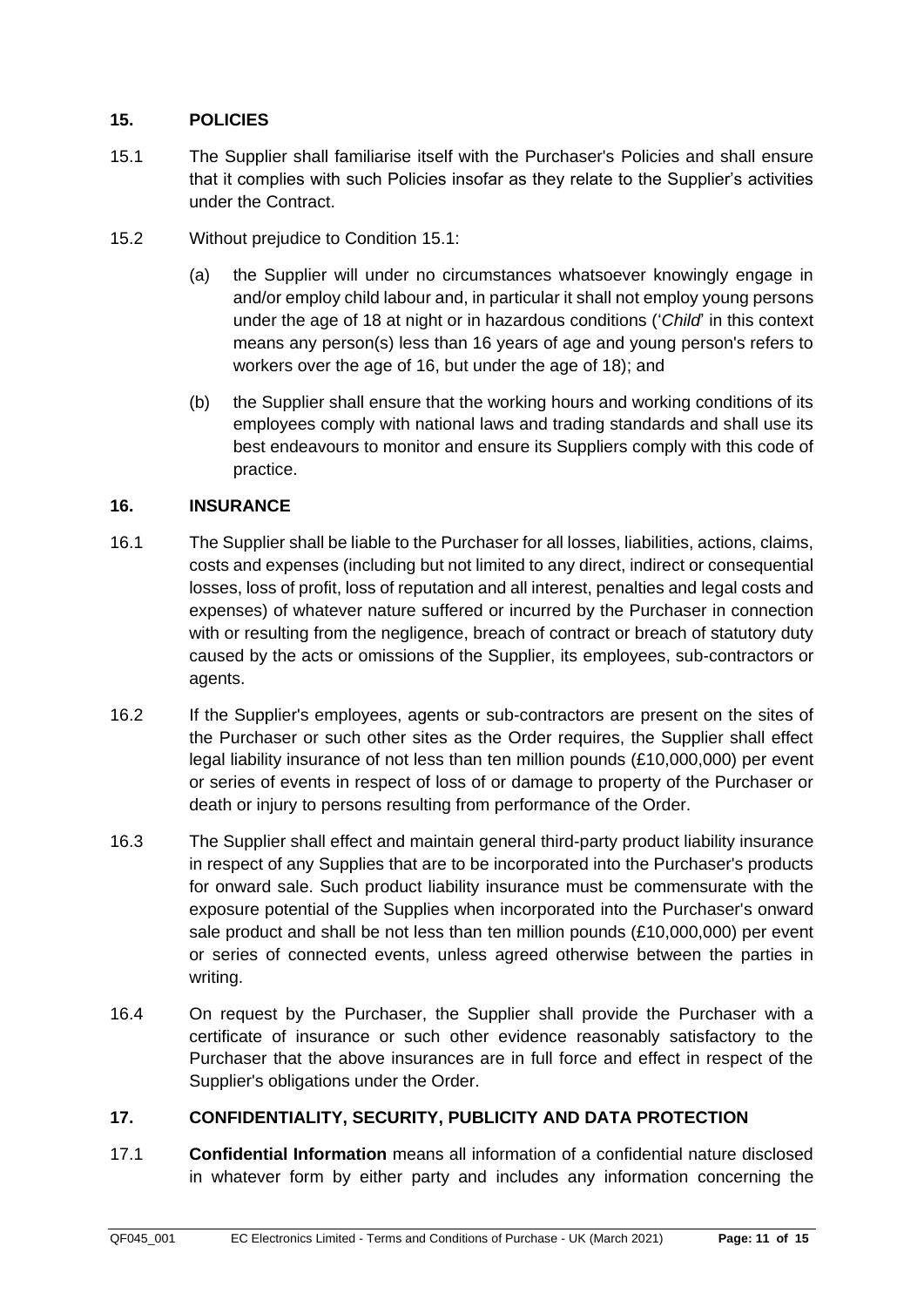business, affairs, customers, clients or suppliers of the other party or of any member of its group, including but not limited to information relating to a party's operations, processes, plans, product information, know-how, designs, trade secrets, software, market opportunities and customers. Confidential Information shall not include information which:

- (a) is in the receiving party's unrestricted possession at the date of disclosure under the Contract;
- (b) is in or enters into the public domain without breach of these Conditions by the receiving party; or
- (c) the receiving party can prove to have been developed by it independently of the Intellectual Property disclosed under the Order.
- 17.2 Each party undertakes that it shall not at any time during the Contract and for a period of two years after termination disclose to any person any Confidential Information, except as permitted by Condition [17.3](#page-11-0) below.
- <span id="page-11-0"></span>17.3 Each party may disclose the other party's Confidential Information to:
	- (a) its employees, officers, agents, consultants or subcontractors who need to know this information for the purposes of exercising the party's rights or carrying out its obligations under or in connection with the Contract, but each party shall ensure that anyone to whom it discloses the other party's Confidential Information complies with this Condition; and
	- (b) as may be required by law, a court of competent jurisdiction, or any governmental or regulatory authority.
- 17.4 The Supplier shall not use the Purchaser's Confidential Information for any purpose other than to exercise its rights and perform its obligations under or in connection with the Contract.
- 17.5 The Supplier shall not disclose the Order or the subject matter of the Order, the Purchaser's name, the name of the Purchaser's customer, the name of any project or programme, or any other Intellectual Property or information acquired through its dealings with the Purchaser for any reason whatsoever including for publicity or marketing purposes, in each case without the prior written consent of the Purchaser.
- 17.6 Any information given to the Supplier by the Purchaser shall remain the absolute property of the Purchaser and shall be returned to the Purchaser or (at the Purchaser's option) be destroyed by the Supplier on termination or cancellation of the Order.
- 17.7 Each party shall, at its own expense, ensure that it complies with the requirements of all legislation and regulatory requirements in force from time to time relating to the use of personal data and the privacy of electronic communications, including, to the extent applicable (i) the Privacy and Electronic Communications (EC Directive) Regulations 2003; (ii) the Data Protection Act 2018 and any successor UK legislation; and (iii) the General Data Protection Regulation ((EU) 2016/679)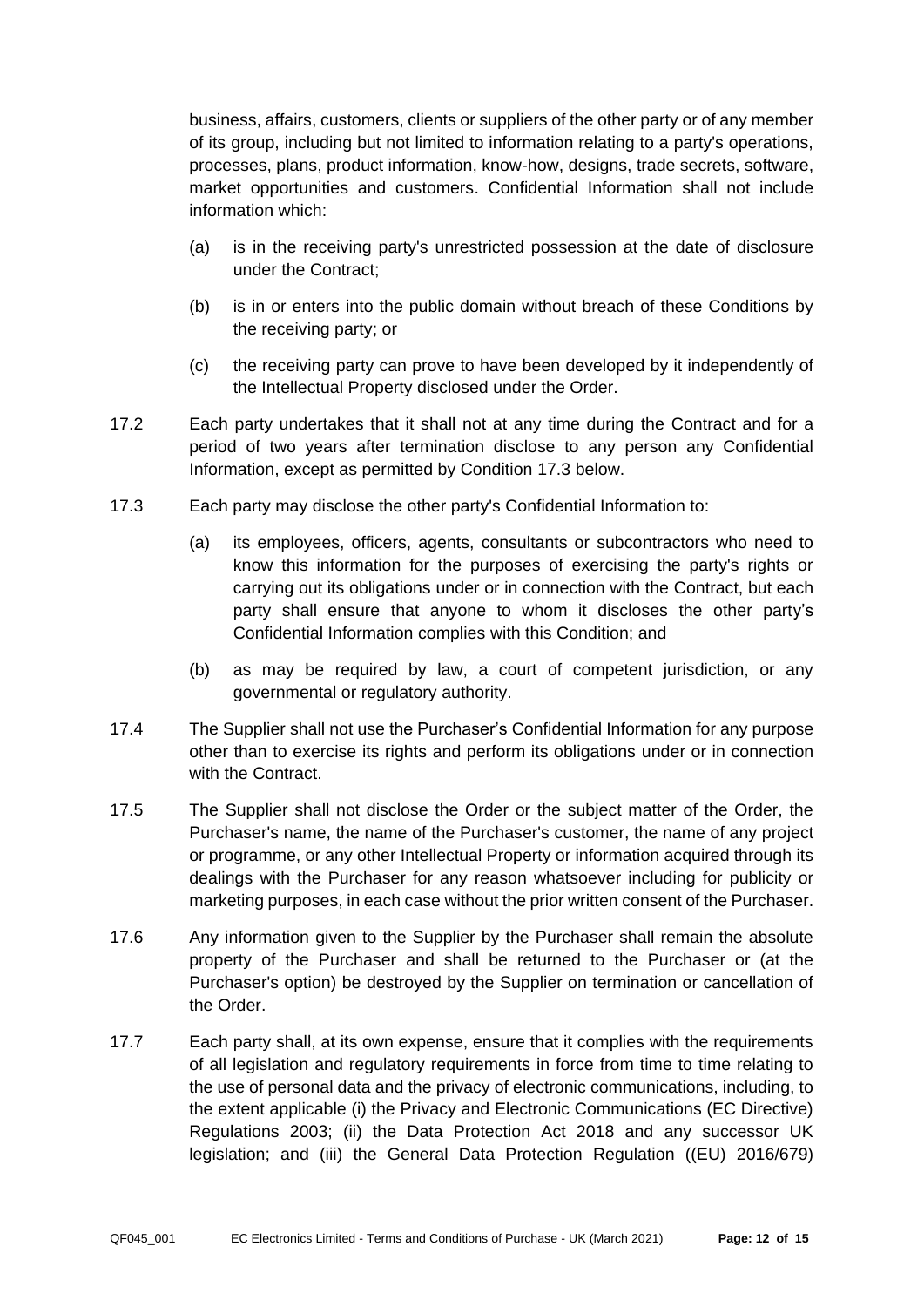including by virtue of the European Union (Withdrawal) Act 2018 as modified by applicable domestic law from time to time.

### <span id="page-12-1"></span>**18. TOOLING**

If the Supplier has created tooling, moulds, test equipment, circuit boards or other technology specifically in relation to the Supplies, the Purchaser shall have the option to purchase such technology (and/or any Intellectual Property Rights therein at the Purchaser's further option) from the Supplier. If the Purchaser does decide to purchase such technology, the Supplier shall co-operate with the Purchaser to ensure that any such rights vest in the Purchaser where requested by the Purchaser.

### **19. PROPERTY ISSUED BY THE PURCHASER**

- 19.1 The Supplier shall not acquire any legal or beneficial interest in any property supplied to it by or on behalf of the Purchaser (whether on free issue or loan) for performance of work on the Order.
- 19.2 Any such property possessed or controlled by the Supplier, shall be held at the Supplier's risk, stored and booked separately from other property, maintained at the Supplier's expense in good and serviceable condition, clearly marked as "*EC Electronics Limited property*" and only be used by the Supplier for the performance of the Order.
- 19.3 At the request of the Purchaser (which may be made at any time) or on completion of the Contract, such property issued to the Supplier shall, unless incorporated into the Supplies, be returned promptly to the Purchaser.
- 19.4 Upon reasonable written notice being given to the Supplier, the Purchaser shall have the right to enter the Supplier's premises to recover any of its property.

#### **20. COMPLIANCE WITH LAW**

- 20.1 The Supplier shall comply with all Applicable Laws and any other statutory or other requirements applicable to its business in performing work under the Contract.
- 20.2 The Supplier warrants that it has obtained all necessary export approvals for the provision of the Supplies to the Purchaser.

#### <span id="page-12-0"></span>**21. INDUCEMENTS & BRIBERY ACT 2010**

- 21.1 The Purchaser is committed to the highest standards of ethical conduct and integrity in its business activities in the UK and overseas. This Condition [21](#page-12-0) outlines the Purchaser's position on preventing and prohibiting bribery, in accordance with the Bribery Act 2010. The Purchaser will not tolerate any form of bribery by, or of, its employees, agents or consultants or any person or body acting on its behalf. Senior management is committed to implementing effective measures to prevent, monitor and eliminate bribery. The Supplier shall not:
	- (a) induce an employee of the Purchaser to make any concession to the Supplier, issue the Order or alter any of the requirements of the Order in return for any gift, money or other inducement;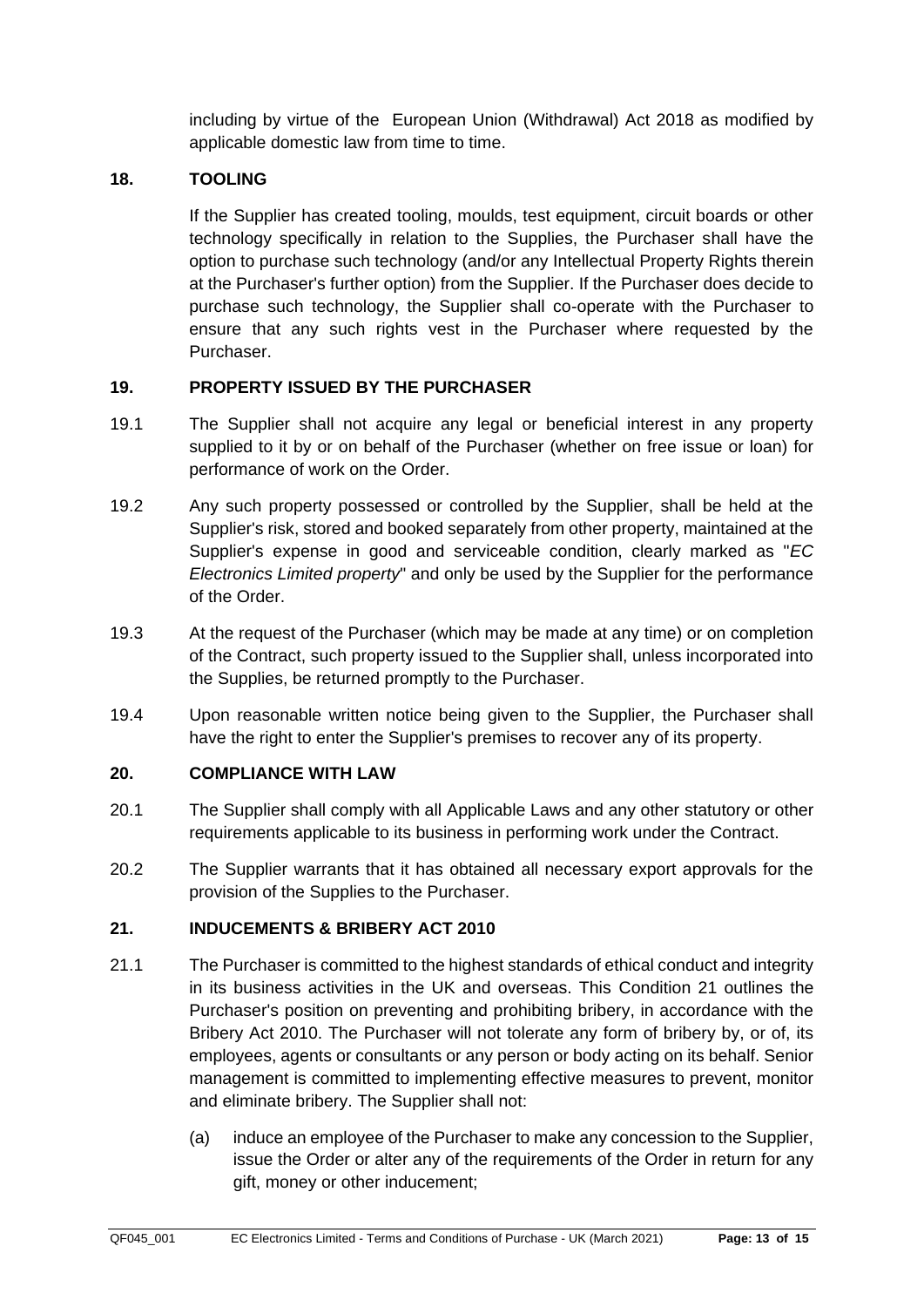- (b) pay money or give any other benefit to any third party (either directly or indirectly) in connection with the negotiation and/or issue of the Contract; or
- (c) encourage an employee of the Purchaser to commit any act of dishonesty against the Purchaser which may benefit the employee or be a detriment to the Purchaser, or both.

# **22. CONTINUITY OF SUPPLY AND OPERATIONAL CHANGES**

The Supplier shall not unreasonably refuse to provide Supplies under the Contract. Prior to any action to discontinue the provision of any Supplies under the Contract, the Supplier shall provide the Purchaser with a "*Last Time Buy Notice*" at least twelve (12) months prior to any such action. In addition, at such time, the Supplier shall offer to the Purchaser the opportunity to acquire drawings and (in accordance with Condition [18\)](#page-12-1) any Supplies' unique tooling. This provision survives the delivery of items under the Contract. It is a requirement of the Purchaser and its end customers to be informed of any operational Changes which may have an effect on the quality of the delivered product or service. This may include plant relocation, personnel change, process change and or suspension on a quality system.

### **23. GENERAL**

- 23.1 Any notice required or permitted to be given by either party to the other under these Conditions shall be in writing addressed to that other party at its registered office or principal place of business or such other address as may at the relevant time have been notified pursuant to this provision to the party giving the notice.
- 23.2 No waiver by the Purchaser of any breach of the Contract by the Supplier shall be considered as a waiver of any subsequent breach of the same or any other provision.
- 23.3 The Purchaser shall be entitled to vary these Conditions by giving notice in writing to the Supplier of the variation and the variation shall take effect 7 days from the date of such notice unless the Supplier objects in writing in respect of any binding **Contract**
- 23.4 No work on the Contract may be sub-contracted by the Supplier without the prior written consent of the Purchaser (which shall not be unreasonably withheld).
- 23.5 The Contract may not be assigned in whole or in part by the Supplier without the prior written consent of the Purchaser (which shall not be unreasonably withheld).
- 23.6 If any term of these Conditions is held by any competent authority to be invalid or unenforceable in whole or in part, this shall not affect the validity and enforceability of the other terms of these Conditions and the remainder of the term in question (if applicable), which shall continue to apply.

#### **24. LAW AND JURISDICTION**

The formation, existence, construction, performance, validity and all aspects of these Conditions and each Contract (including any non-contractual claims or